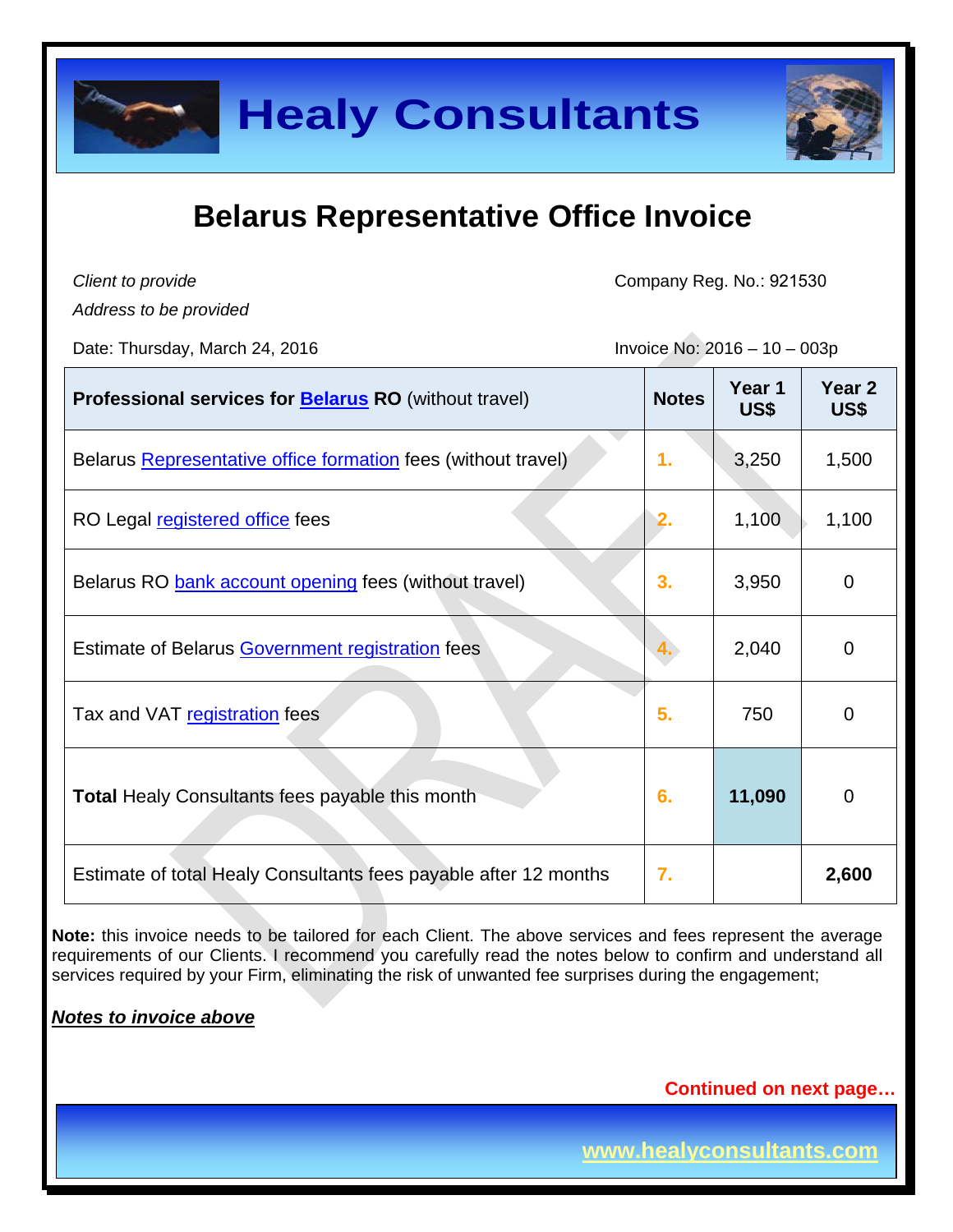

# **Healy Consultants**

#### **Belarus Representative Office Invoice**

**1.** Healy Consultants' fees to legally register our Clients' Belarus RO within [six weeks \(click link\).](http://www.healyconsultants.com/belarus-company-registration/fees-timelines/%23timelines) by **i)** choosing the optimum regulatory license for our Client's business activities; **ii)** reserving a RO name with [State register](http://www.egrul.ru/) of Belarus; iii) settling our accountant and lawyer fees and iv) preparing a high quality company incorporation application for [Ministry of Trade](http://www.mintorg.gov.by/index.php?option=com_content&task=view&id=72&Itemid=78&lang=en) of Belarus;

All [engagement fees](http://www.healyconsultants.com/company-registration-fees/) (click link) are agreed and paid up front and agree to the fees published on our country web pages. Consequently, there are no hidden fees or surprises or ambushes throughout the engagement. All engagement deadlines are agreed up front in the form of a detailed project [plan,](http://www.healyconsultants.com/index-important-links/example-project-plan/) mapping out deliverables by week throughout the engagement term;



Every second day during the engagement, we email our Client a [detailed email engagement status](http://www.healyconsultants.com/index-important-links/weekly-engagement-status-email/)  [update.](http://www.healyconsultants.com/index-important-links/weekly-engagement-status-email/) Our Client is immediately informed of engagement problems together with solutions. Your dedicated engagement manager is reachable by phone, skype, live chat and email and will communicate in your preferred language;

- **2.** In accordance with the [Commercial](http://pravo.levonevsky.org/bazaby/zakon/text24/index.htm) law of Belarus, each Belarus Representative office shall as from the date of its incorporation have a legal registered office in Belarus, to which all official Government communications and notices may be addressed. To comply with this statutory requirement, Healy Consultants Belarus business office will be the registered office address for your Belarus Company. Thereafter, this address will be used to receive government correspondence including **i)** tax letters **ii)** notice of the legal annual return; and **iii)** all government communications. Most of our Clients wish to place [Healy Consultants'](http://www.healyconsultants.com/corporate-outsourcing-services/company-secretary-and-legal-registered-office/) office address on invoices, contracts, websites and business cards;
- **3.** Healy Consultants will be pleased to open a Belarus Representative office bank account without travel. It is a time consuming task, Healy Consultants will shelter our Client from the administrative challenges. As you can appreciate, it is a difficult task to obtain bank account approval through a newly formed Representative office , when shareholders and directors and bank signatories reside overseas. Healy Consultants will prepare a business plan for the bank to optimize the probability of bank account approval. Depending on our Client's business and nationality, there is a 20% probability the banks will request a bank signatory to travel for a one hour bank interview. Healy Consultants will try its best to negotiate with the bank for a travel exemption. If our Client must travel to Belarus for corporate bank account opening, Healy Consultants will refund our Client US\$950;







**Continued on next page…**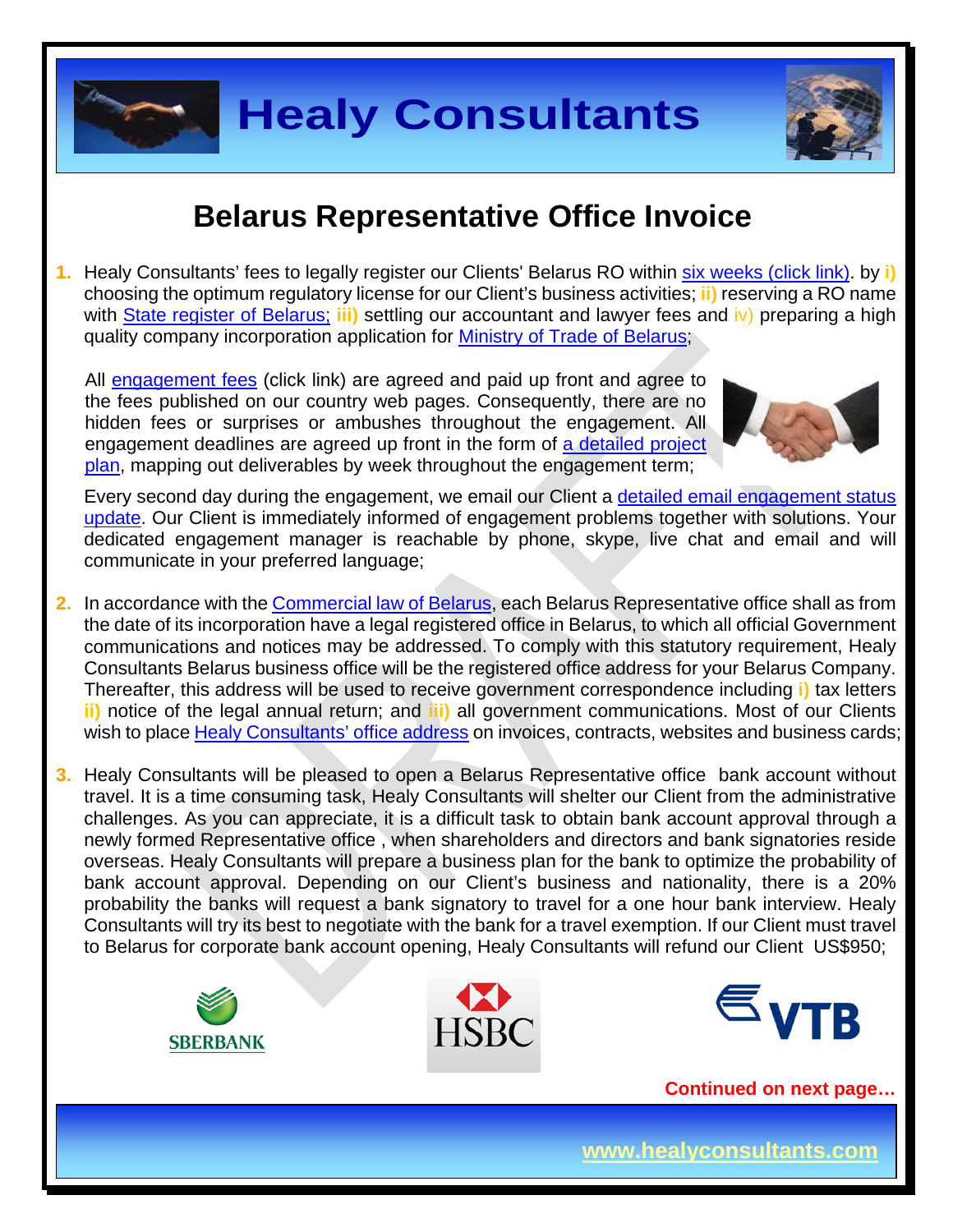



If our Client is not comfortable with only a Belarus representative office bank account, Healy Consultants can open [an international bank account](http://www.healyconsultants.com/international-banking/) outside of Belarus. Examples include New York, Germany, Bulgaria, South Africa, Australia, London, Singapore, South America or Dubai. Our fee for this service is US\$ 3,950 without travel or US\$ 2,550 with travel. All banks will be top tier banks in these countries with excellent internet banking services,

The banks enjoy ultimate power of approval of RO bank account applications. Consequently, guaranteed success is outside of Healy Consultants' control. What is inside our control is the preparation and submission of a high quality bank application that maximizes the likelihood of approval. To date, we enjoy a 100% approval record because of [our global banking relationships](http://www.healyconsultants.com/international-banking/corporate-accounts/) and determination;

Global banks continue to tighten RO bank account opening procedures, their internal compliance departments completing more thorough due diligence of Clients. Consequently, our Clients should expect the bank account approval period to take up to 4 weeks. Furthermore, global banks now require evidence of proof of business in the country where the bank account will be, including sales contracts or lease agreement;

- **4.** This fee is an estimate of Government costs to complete your Firm's engagement. All Government fee payments will be supported by original receipts and invoices. Examples of Government costs include **i)** three year permit for establishing RO of a foreign company, which amounts to [US\\$2000.](http://www.ey.com/Publication/vwLUAssets/ey-doing-business-belarus-2015-eng/$FILE/ey-doing-business-belarus-2015-eng.pdf) (thereafter US\$,1000 for each prolongation of the term) **ii)** reserving the Representative office name with the [Belarus Registry](http://egr.gov.by/egr/) **iii)** preparation of Representative office deeds and articles of association, **iii)** application for the Social Security Fund, RUP Belgosstrakh and Tax Inspection **iv)**making the Representative office seal;
- **5.** In accordance with Belarus law, each entity must register for corporate tax and VAT at the [Belarus](http://www.nalog.gov.by/ru/222/)  [Ministry of Tax;](http://www.nalog.gov.by/ru/222/)
- **6.** For an active trading company, these [accounting and tax](http://www.healyconsultants.com/belarus-company-registration/accounting-legal/) fees are an estimate of Healy Consultants fees to efficiently and effectively discharge your annual company accounting and tax obligations. Following receipt of a set of draft accounting numbers from your company, Healy Consultants will more accurately advise accounting and tax fees. For a dormant company, Healy Consultants fees are only US\$950;



**Continued on next page…**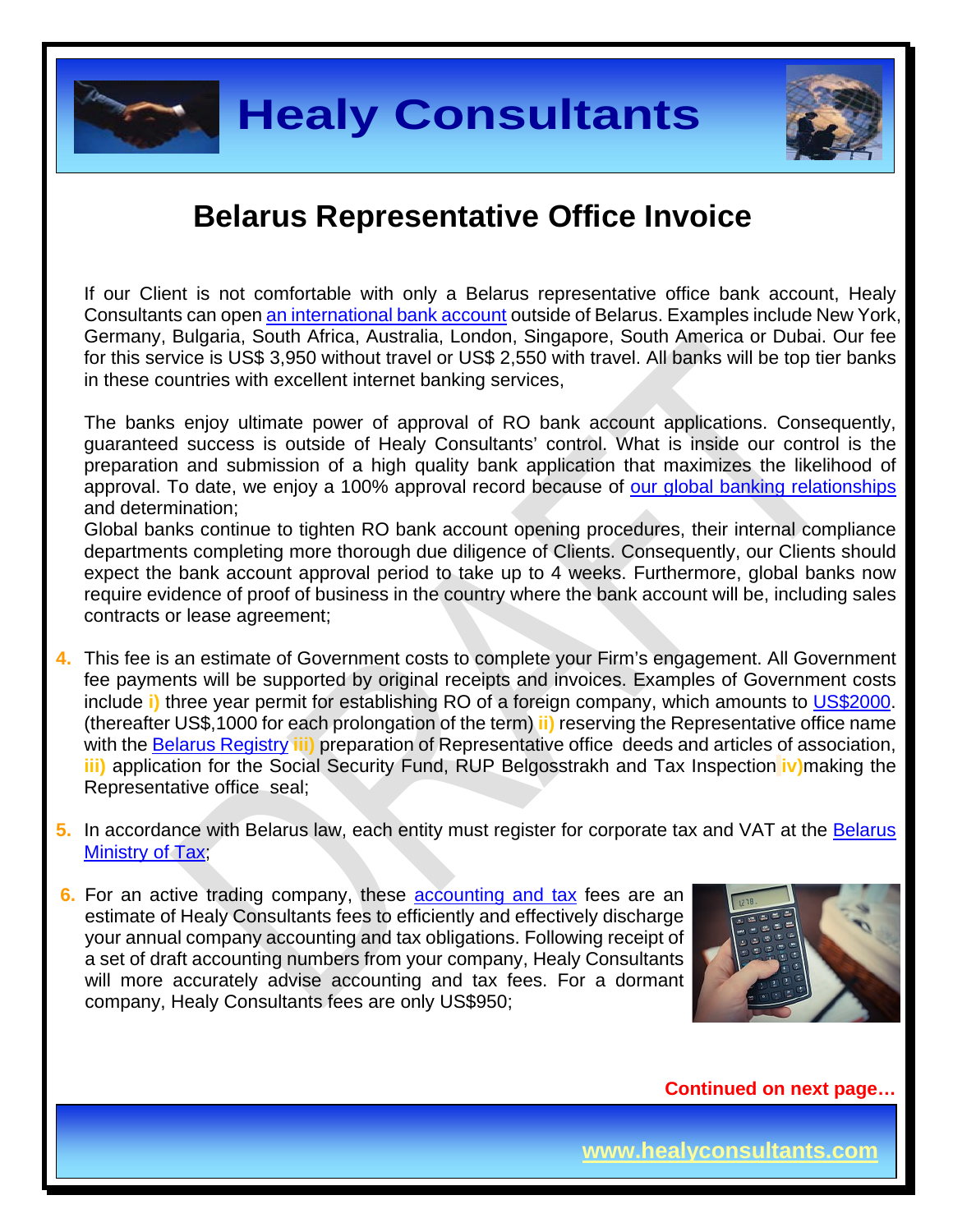

**Healy Consultants**



#### **Belarus Representative Office Invoice**

- **7.** All fees quoted in this invoice correspond to fees quoted [on Healy Consultants' website.](http://www.healyconsultants.com/company-registration-fees/) Please review this invoice carefully to identify errors. During the rush of the business day, it is possible that Healy Consultants inadvertently made fee calculation errors, typing errors or omitted services or omitted historic fee payments from Clients. In the unfortunate event you identify invoice errors, please revert to me directly re the same. I apologize in advance if I or my staff made invoice errors;
- **8.** Assuming our Clients re-engage Healy Consultants in year 2, this fee is an estimate of the fees payable next year, 12 months after the date of branch registration;
- **9.** The fees quoted in this invoice are a prediction of the fees required to efficiently and effectively complete this engagement in a timely manner. If during the engagement Healy Consultants realizes that the project is more complex than anticipated, requiring a large additional investment of time, my Firm will revert to request additional fees. If Healy Consultants completes the engagement faster than expected and more easily than expected, Healy Consultants is happy to refund some fees to our Client;
- **10.**Representative office business activities are limited to i) market research ii) Client after sales support and *iii*) promoting the business of the parent company and iv) research and development. The Representative office is free of corporation tax but must register for GST or VAT. A Representative office can i) lease office premises but *ii*) cannot issue sales invoice to Clients' nor *iii*) sign local sales. A Representative office cannot import and export goods;
- **11.**In accordance with the Law on [Companies 1992,](http://pravo.levonevsky.org/bazaby/zakon/text24/index.htm) there is no minimum issued share capital required for a Belarus RO;
- **12.**In accordance with [Belarus](http://www.belarus.by/en/business/commercial-law) Law, all companies are required to appoint a legal representative ordinarily resident in Belarus before the Government approves incorporation. If our Client requires nominee services, Healy Consultants will be pleased to assist. Our fee for a country resident director or shareholder amounts to US\$6,600 per annum. If our Client requires additional nominee services, our fee for a non-resident corporate nominee shareholder amounts to US\$2,100 per annum. Our fee for a non-resident individual nominee director or shareholder amounts to US\$3,600 per annum.
- **13.**Depending on our Client business and nationality, the Belarus Government may require a special regulatory license to carry on your business in the country. Healy Consultants will assist our Client secure license approval; there may be additional engagement fees. However, the Government enjoys ultimate power of approval of company registrations and business licenses;

**Continued on next page…**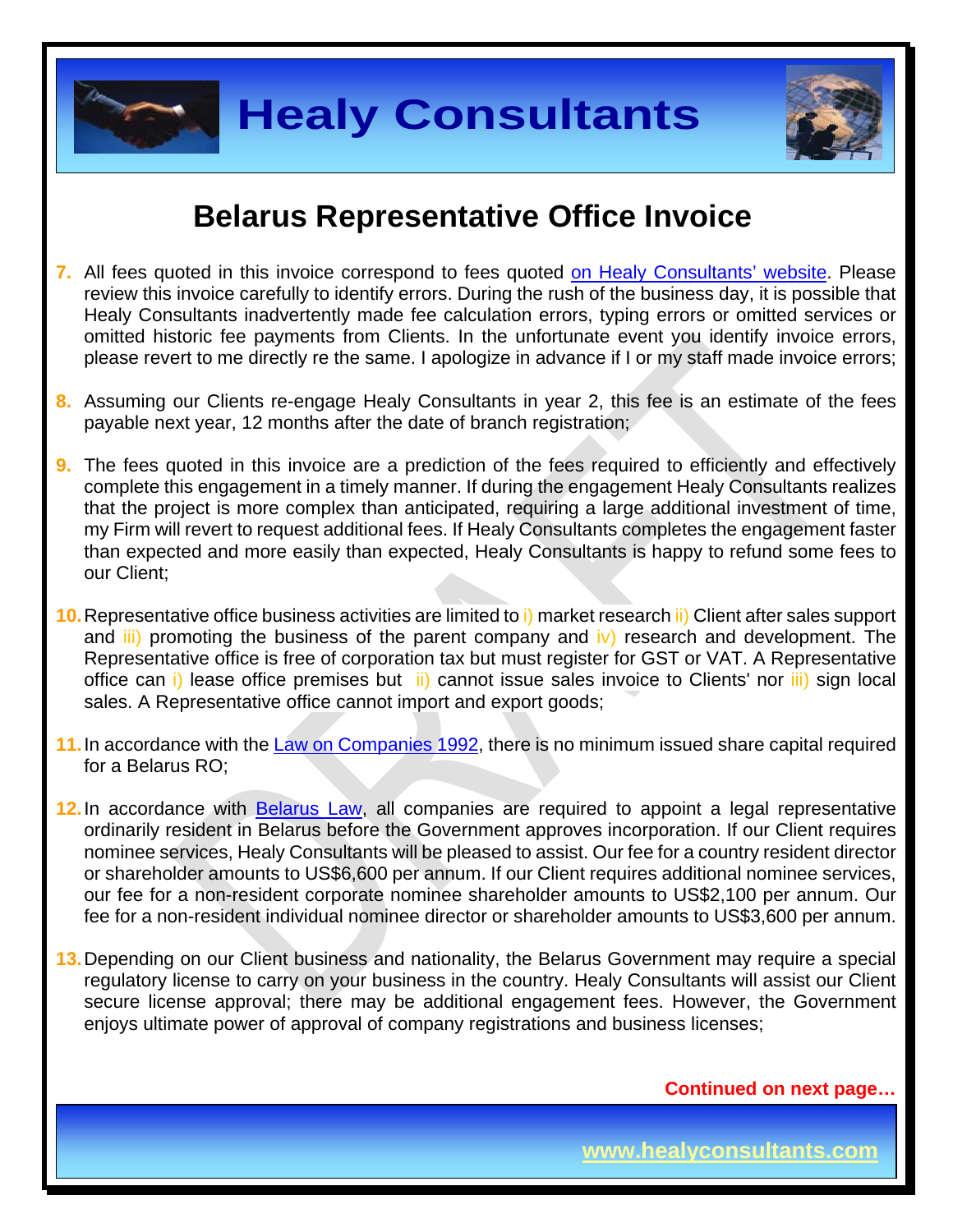

- **14.**If required, Healy Consultants will be pleased to assist your firm secure employee [visa a](http://www.healyconsultants.com/belarus-company-registration/formation-support-services/)pprovals. Our fee is US\$3,950 per person for the first employee, US\$2,950 for the second employee, US\$1,950 per employee thereafter. Our employee visa fees includes preparation of a quality visa application and submitting to the correct Government immigration officers. The Government enjoys ultimate power of approval of visa applications. Consequently, guaranteed success is outside of Healy Consultants' control. What is inside our control is the preparation and submission of a high quality immigration visa application that maximizes the likelihood of visa approval;
- **15.**Monthly, quarterly and mid-year Government tax obligations include **i)** monthly payroll reporting and **ii)** monthly and quarterly VAT and **iii)** monthly corporation tax return filing. If you need our help, Healy Consultants can complete monthly Government reporting for a monthly fee of US\$860. Healy Consultants monthly support will include **i)** receive in dropbox the monthly invoices from our client **ii)** label monthly bank statement transactions **iii)** preparation and submission of VAT returns and **iv)** monitor monthly profit levels to minimize annual tax **v)** submission of monthly employee payroll reporting;
- **16.**If our Client and Healy Consultants properly plan this engagement, our Clients' will *not* have to travel during this engagement. Healy Consultants will efficiently and effectively and aggressively complete company registration and corporate bank account opening in a timely manner without our Client presence. Instead, our Client will need to **i)** sign and get documents legalized in the embassy in their country of origin and **ii)** courier the originals to Healy Consultants office;



- **17.**Some of our Clients request Healy Consultants to provide temporary shared [office space](http://www.healyconsultants.com/virtual-office/) for 6 months until their preferred business premises is found. If your Firm requires this service, our onetime fee is US\$950. Monthly rental thereafter is paid directly to the landlord, independently of Healy Consultants;
- **18.** It is important our Clients are aware of their personal and corporate tax obligations in their country of residence and domicile. Let us know if you need Healy Consultants help to clarify your local and international annual tax reporting obligations;

**Continued on next page…**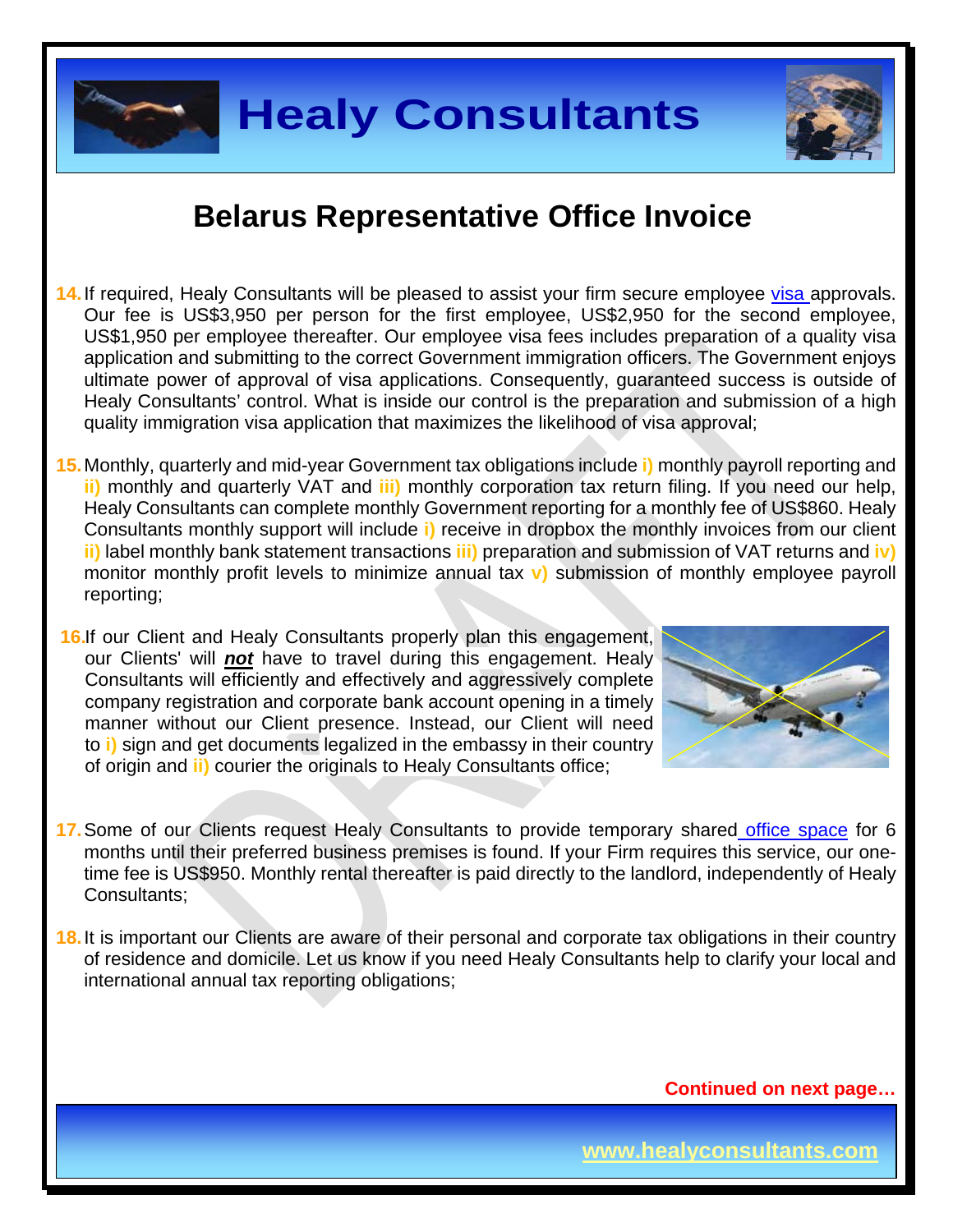

**19.**During the engagement, shareholders and directors' documents may need to be translated into the local language; before the Government and Bank approves company registration and corporate bank account opening respectively. Consequently, our Client should budget for possible additional translation and embassy attestation fees. Either our Client or Healy Consultants can complete this administrative task;

As always, Healy Consultants will negotiate with all third parties to eliminate or reduce additional engagement costs. For transparency purposes, all third party fee payments will be supported by original receipts and invoices. Examples of possible third party payments include **i)** embassy fees **ii)** notary public costs **iii)** official translator fees;

- **20.**Some of our Clients' require an [immediate country](http://www.healyconsultants.com/turnkey-solutions/) solution. With this strategy, within a day Healy Consultants can supply our Client **i)** an existing dormant Belarus company number and **ii)** an already approved corporate bank account number and **iii)** a business address. Turnkey solutions are attractive to those entrepreneurs who wish to immediately close a country deal, sign a contract or invoice a customer;
- 21. As stipulated on our **business website** and in section 3 of our engagement letter, Healy Consultants will only commence the engagement following **i)** settlement of our fees and **ii)** completion and signing of our legal engagement letter;
- **22.**Healy Consultants will only incorporate your company after 75% of [due diligence documentation](http://www.healyconsultants.com/due-diligence/) is received by email. Healy Consultants will only open a corporate bank account after 100% of the Client's original due diligence documentation is received by courier;
- 23. During the annual renewal engagement with our Client, our in-house Legal and Compliance [Department \(click link\)](http://www.healyconsultants.com/about-us/key-personnel/cai-xin-profile/) reviews the quality and completeness of our Client file. Consequently, Healy Consultants may revert to our Client to ask for more up to date [due diligence documentation;](http://www.healyconsultants.com/due-diligence/)
- **24.**Engage Healy Consultants to [project manage](http://www.healyconsultants.com/project-manage-engagements/) business set up in every country on the planet. We are the best in the [world](http://www.healyconsultants.com/best-in-the-world/) at what we do, timely completing [the A to Z](http://www.healyconsultants.com/a-to-z-of-business-set-up/) of every country engagement;
- **25.**To assist our Clients to minimize foreign exchange costs, we offer the payment in SG\$, Euro, Pounds or US\$. Kindly let me know in which currency your Firm prefers to settle our fees and I will send an updated invoice, thank you;

**Continued on next page…**